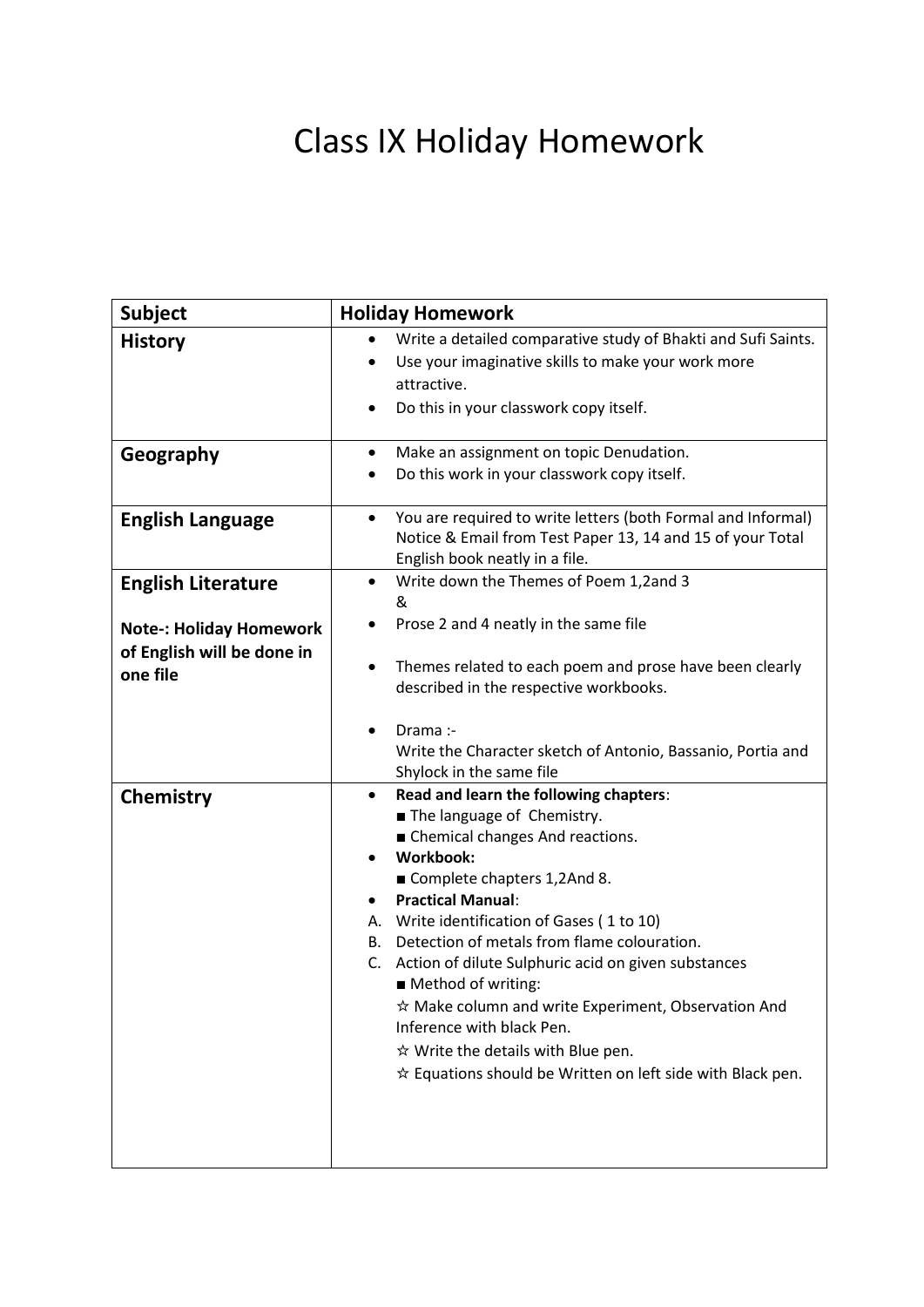| <b>Computer Application</b><br><b>Note-: Write all following</b><br>programs in bluej in your<br>classwork copy. All the<br>instructions must be<br>written neatly and with<br>proper logic. | Write a program to calculate area of a circle where radius is<br>$\bullet$<br>7.5cm. [ Area of a circle= $\pi r^2$ ]<br>Write a program to print Simple interest where principal is<br>٠<br>₹4200, rate is 5% and time is 2 years. [Simple interest =<br>(principal × rate × time) /100]<br>Write a program to calculate length of fence of a rectangular<br>٠<br>wall if length is 7cm and breadth is 5cm.<br>Write a program to calculate cube of a number, if number is<br>٠<br>15. [ cube of a number is when number is multiplied thrice<br>to itself]<br>Write a program to find quotient and remainder where<br>dividend is 8256 and divisor is 15. |
|----------------------------------------------------------------------------------------------------------------------------------------------------------------------------------------------|------------------------------------------------------------------------------------------------------------------------------------------------------------------------------------------------------------------------------------------------------------------------------------------------------------------------------------------------------------------------------------------------------------------------------------------------------------------------------------------------------------------------------------------------------------------------------------------------------------------------------------------------------------|
| <b>Physics</b>                                                                                                                                                                               | Revise Chapters :- 2, 3 & 4.<br>٠<br>Do complete chapters 2,3 & 4 in workbook.<br>Do complete the following experiments in Physics practical<br>$\bullet$<br>manual<br>A. Vernier caliper.<br>Screw Gauge.<br>В.<br>C. Simple Pendulum.<br>D. Archimedes Principle - Displacement method.<br>Magnetic field lines around a magnet.<br>Е.<br>Focal length of a mirror.<br>F.<br>G. Parallel and series connection of Bulb.                                                                                                                                                                                                                                  |
| <b>Biology</b>                                                                                                                                                                               | Read and learn the following chapters<br>٠<br>Ch. 2,3,4 and 15<br>Complete the following chapters in work book<br>$\bullet$<br>Ch.1,2,3,4,5 and 15.<br>Complete the following experiments in lab manual<br>$\bullet$<br>Experiment 1 to 3 (plant life) and 4 to 9 (animal life) along<br>with sub parts.<br><b>General instructions</b><br>1. Write all the headings (aim, material required, theory etc)<br>with blank gel pen in capital letters.<br>2. Write details with blue gel pen.<br>3. Draw neat labelled diagram on the plain side. Use only<br>pencil for diagram.                                                                             |